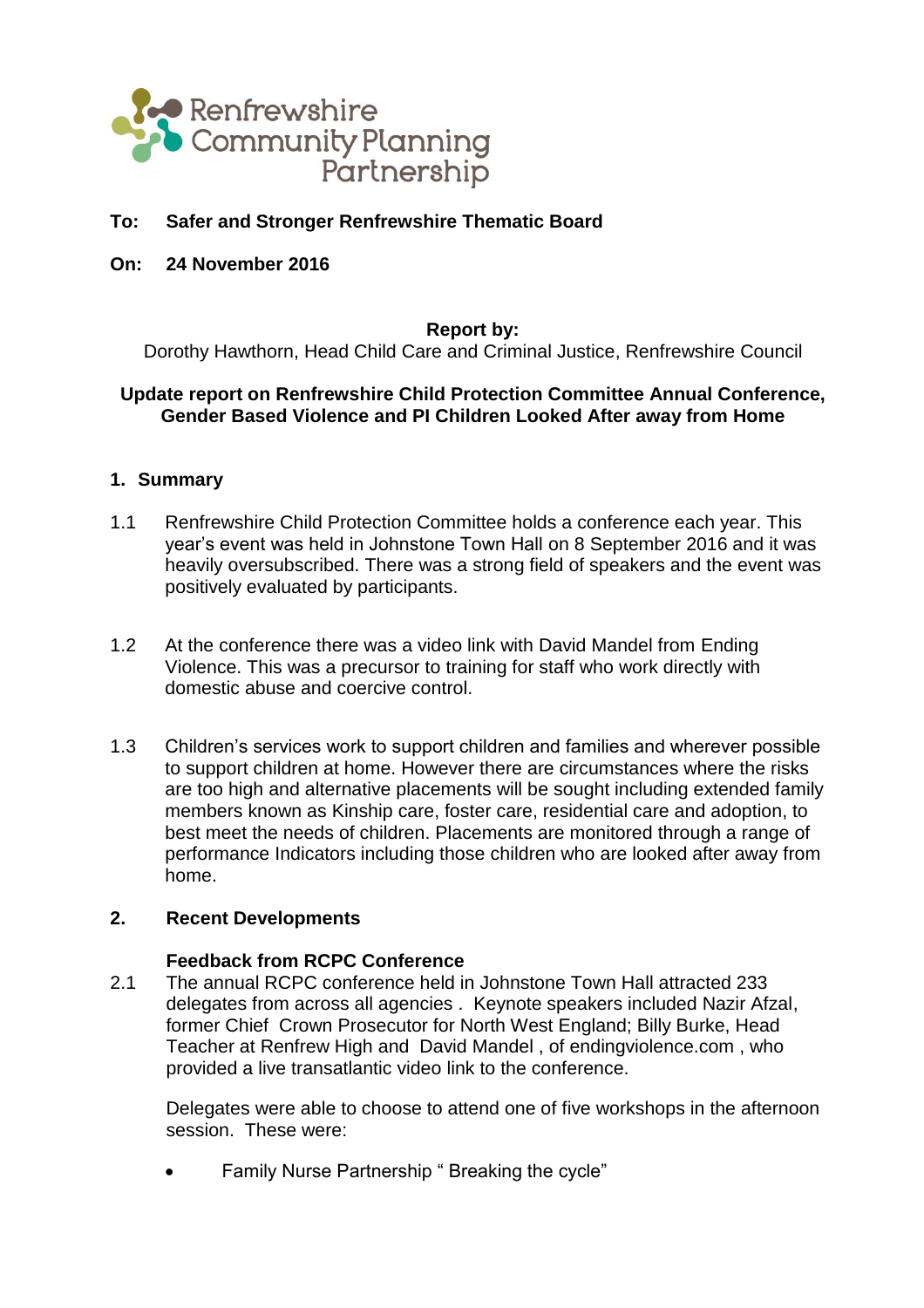

- Families First Core Services " Supporting families and communities"
- MARAC " Positive Action a multi-agency response to domestic abuse"
- Nazir Afzal " Getting it right every time responding to child sexual exploitation
- Foundations First " When is a house a home- the role accommodation plays in children feeling safe"
- Barnardo's " The Importance of Nurture 5 to thrive"

Feedback from delegates was particularly positive this year, with comments on catering being the only focus of any negative feedback.

## **Update on Gender Based Violence.**

2.2 The Gender Based Violence Steering group has been keen to offer staff working in this field training that supports the development of their skills in working in this complex and prevalent area of practice. The Safe & Together Model Training [\(www.endingviolence.com\)](http://www.endingviolence.com/) provides a framework for improving how agencies, particularly those involved in child protection procedures, deal with situations of domestic abuse.

The Safe and Together Model Suite of Tools and Interventions is a perpetrator pattern based, child centred, survivor strengths approach to working with domestic violence. Developed originally for child welfare systems, it has policy and practice implications for a variety of professionals and systems including domestic violence advocates, family service providers, courts, evaluators, domestic violence community collaboratives and others. The behavioural focus of the model highlights the "how" of the work, offering practical and concrete changes in practice. The model has a growing body of evidence associated with it including recent correlations with a reduction in out of home placement's in child welfare domestic violence cases.

The Safe and Together model is a field-tested, promising best practice approach to those involved in child protection and their partners to make good decisions for children impacted by domestic abuse perpetrators. The model consists of a set of assumptions, principles and critical components that when utilised in domestic abuse cases, help to improve identification, assessment, documentation, case planning and decision making

The four day training programme for practitioners was delivered to 39 members of staff from across the partnership between 3 and  $6<sup>th</sup>$  October. The immediate evaluation from staff was very positive and further evaluation will be taken forward to understand the impact that the training has had on practice. We are currently looking at how we will support practitioners in their ongoing practice.